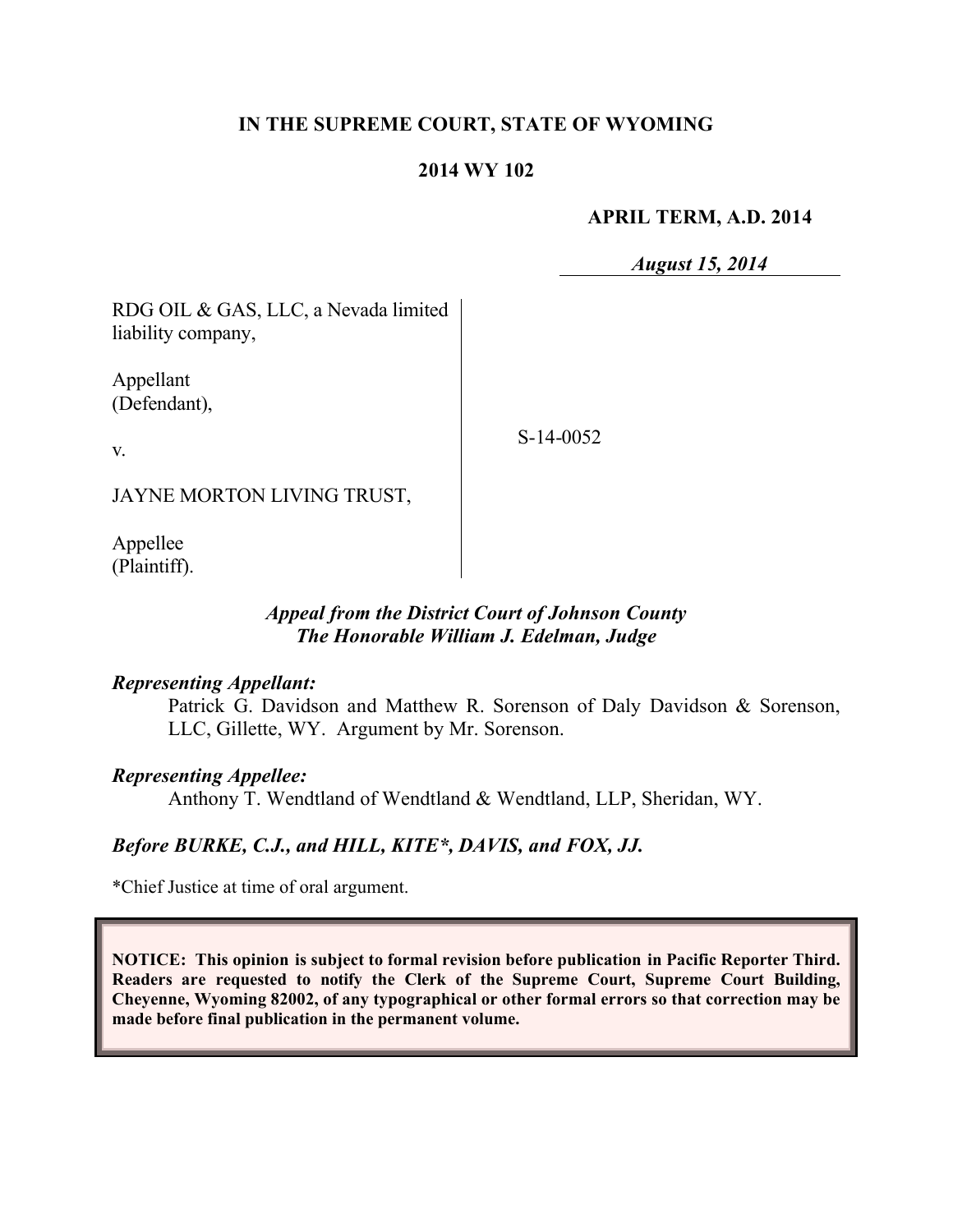**HILL,** Justice.

[¶1] Dan C. Morton, predecessor in interest to the Jayne Morton Trust, successfully bid on several federal oil and gas leases in Natrona and Johnson counties. To develop these leases Morton sought the assistance of RDG Oil and Gas, LLC and in 2005 the parties entered into two agreements for the development of the leases. In 2012 the Jayne Morton Living Trust filed a breach of contract claim against RDG to which it did not respond. The district court entered a default judgment against RDG which it eventually moved to set aside. The district court denied its motion and this appeal followed.

## **ISSUE**

[¶2] RDG presents one issue for our review:

Whether the district court abused its discretion in denying RDG's motion to set aside the entry of default and the entry of default judgment?

# **FACTS**

[¶3] Dan C. Morton successfully bid on several federal oil and gas leases in Natrona and Johnson counties. To develop these leases he sought the assistance of RDG Oil and Gas, LLC. The parties entered into two separate agreements to further develop the leases.

[¶4] The first agreement pertained to federal oil and gas lease WYW 141812 (Agreement 1). This agreement required RDG to re-complete three wells (Blough 1, Blough 2, and Catterson). RDG also agreed to drill one horizontal well in the Ten Sleep formation in 2005. After the re-completion, and in the event the horizontal well resulted in production, RDG and Morton would determine how to proceed. If RDG chose not to continue with development, RDG agreed to assign all undeveloped acreage back to Morton and RDG would then retain all interest in those lands where production was obtained.

[¶5] The second agreement is referred to as the "Tisdale Prospect Agreement." Under this agreement RDG agreed to purchase the prospect acquired by Morton. RDG was to reimburse Morton for his costs in acquiring the Tisdale lease and RDG agreed to drill one well and "fully develop" the Tisdale prospect. Development was to occur unless one of two conditions existed: (1) the inability to secure adequate access and surface rights, or (2) the economic viability of the field.

[¶6] In 2012 Morton's successor in interest, the Jayne Morton Living Trust ("the Trust"), filed a complaint in the district court for an alleged breach of contract of both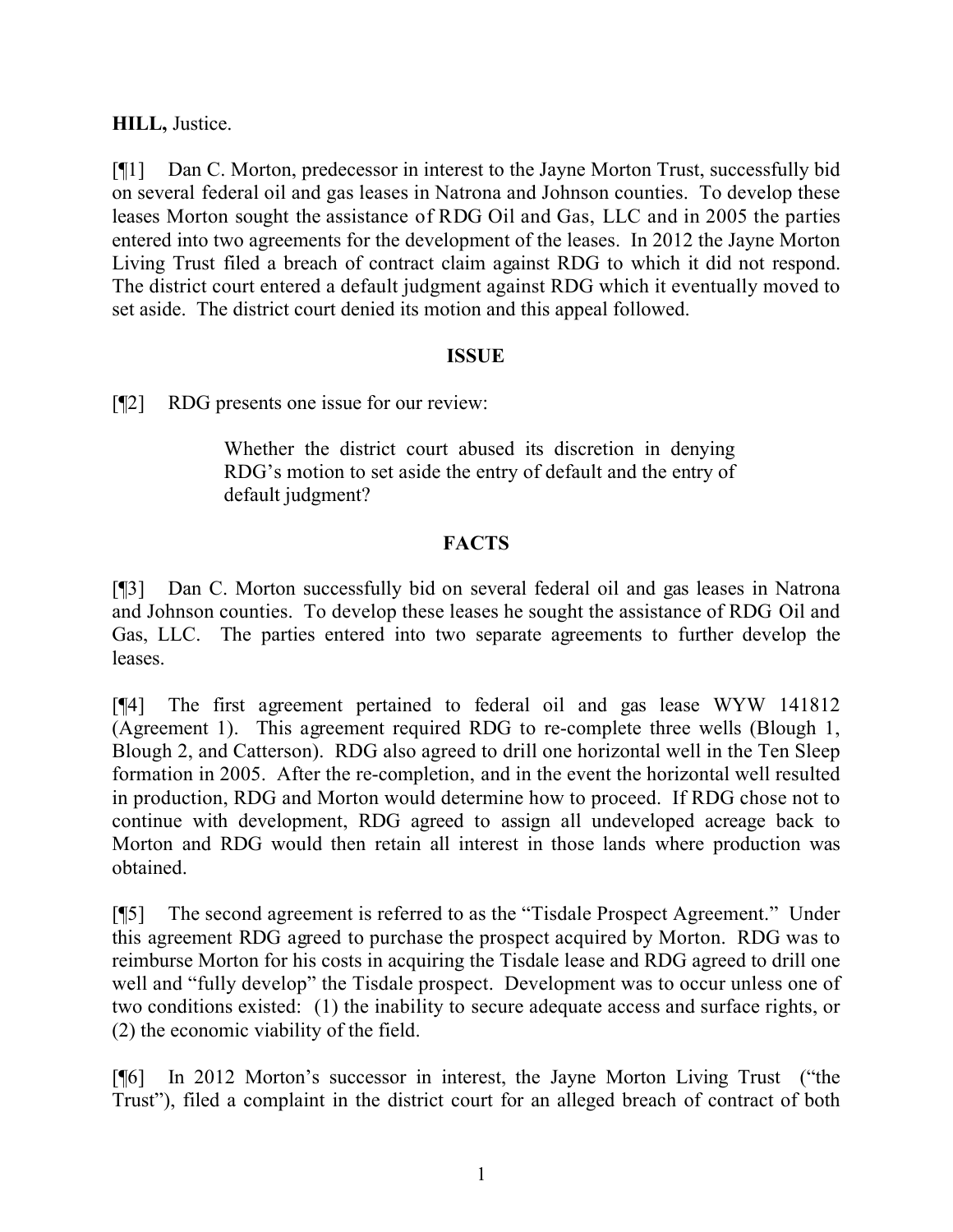agreements. Morton Trust alleged that as to Agreement 1, RDG failed to re-complete the Blough 2 and Catterson wells, failed to obtain production from the leases in question, failed to pursue a continuous drilling program, and failed to drill the Horizontal Well. The Trust also alleged that RDG failed to tender taxes to the State of Wyoming which in turn created a risk that the leases could be lost to foreclosure. As to the Tisdale Agreement the Trust asserted that RDG "lost" certain leases involved by virtue of nonpayment of rentals and non-development. Also, the Trust alleged that RDG failed to drill and develop the Tisdale Prospect as contemplated under the agreement and allowed certain leases to revert back to the federal government.

[¶7] The complaint that alleged breach of contract was served on RDG's registered agent, WyomingRegisteredAgent.com, Inc. A return of service indicates that service was obtained on Sarah Garcia on November 2, 2012 at a place of business called WyoRegisteredAgent, located at 1621 Central Avenue, Cheyenne, Wyoming. The complaint and summons were not forwarded to RDG. RDG's answer was due, in accordance with W.R.C.P. 12(a), on or before November 26, 2012. That day came and went without any response from RDG and on November 28, 2012 the clerk made an entry of default. Notice of entry of default was served on RDG by mailing the notice to RDG's same record agent for service of process. The Trust also moved for entry of default against RDG on the same day as the court and served copies on RDG at the offices of the same record agent.

[¶8] On December 28, 2012 the district court entered a default judgment against RDG. Again, the notice of judgment was served on RDG at the same office of its record agent. It was not until mid-January 2013 that RDG became aware of the default judgment. Over six months later RDG filed a motion to set aside the entry of default and the default judgment.

[¶9] The district court set a hearing on RDG's motions for October of 2013. The Trust filed its response on August 23, 2013. A trial was held October 8, 2013, whereafter the district court denied RDG's motions. RDG filed its Notice of Appeal on December 13, 2013.

## **STANDARD OF REVIEW**

[¶10] "Decisions resolving motions for setting aside the entry of default or a default judgment are made in the exercise of sound discretion by the trial court." *Fluor Daniel, Inc. v. Seward*, 956 P.2d 1131, 1134 (Wyo. 1998).

> Rules 55(c) and 60(b), W.R.C.P., are remedial and are intended to promote decisions on the merits when possible. A trial court has wide judicial discretion to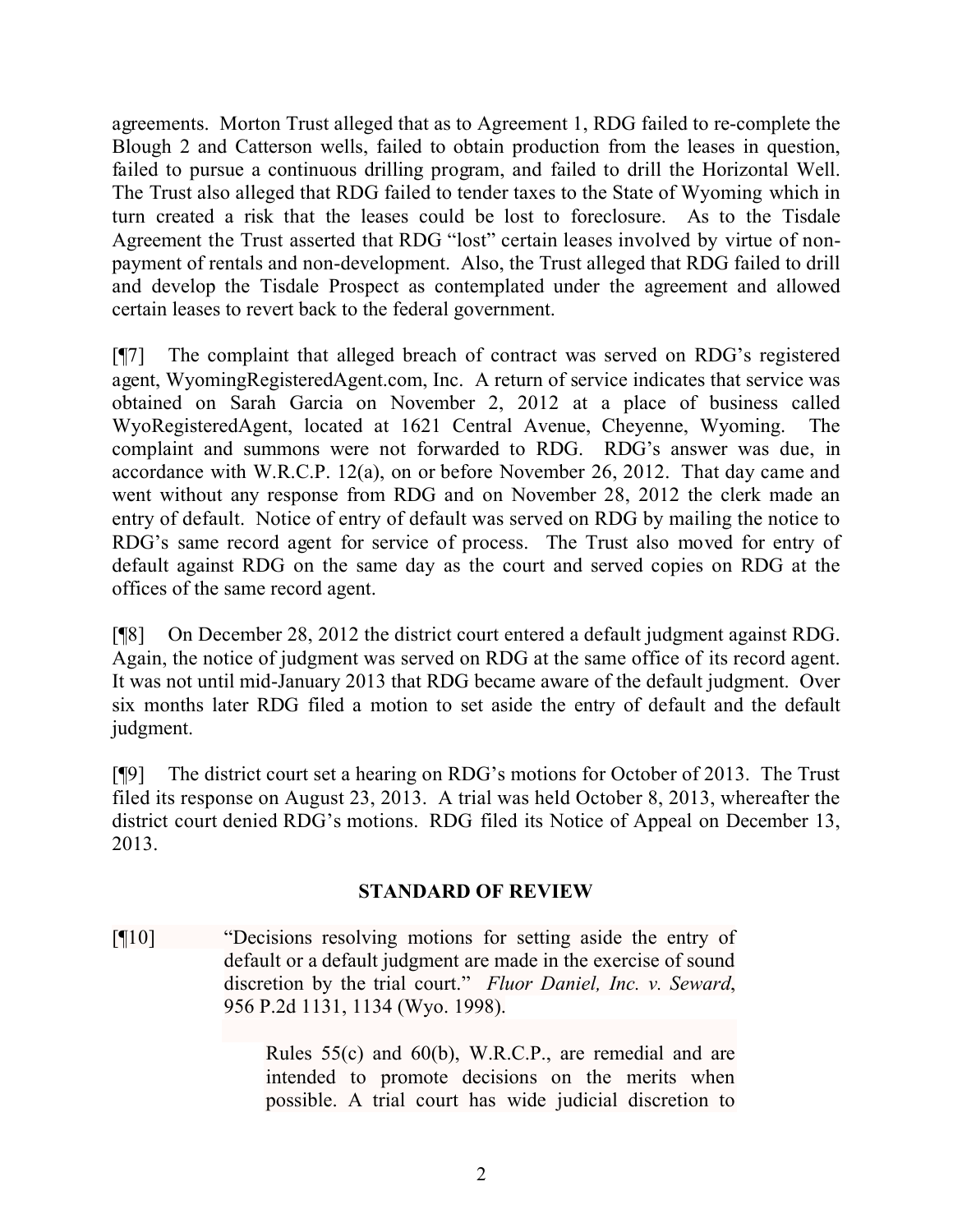grant or deny a defendant's motion under these rules. We will not disturb the exercise of that discretion unless appellant demonstrates that the trial court abused it and was clearly wrong.

*Nowotny v. L & B Contract Indus*., 933 P.2d 452, 460 (Wyo. 1997) (quoting *Claassen v. Nord*, 756 P.2d 189, 193 (Wyo. 1988)) (internal citations omitted). The proponent of a motion to set aside default judgment has the burden of proving that he is entitled to relief. *Lykins v. Habitat for Humanity, The Heart of Wyo., Inc*., 2010 WY 118, ¶ 10, 237 P.3d 405, 408 (Wyo. 2010).

*Rosty v. Skaj*, 2012 WY 28, ¶ 27, 272 P.2d 947, 956-957 (Wyo. 2012).

#### **DISCUSSION**

[¶11] RDG argues on appeal that the district court abused its discretion when it denied RDG's motion to set aside the entry of default and default judgment. RDG contends that because RDG's registered agent did not forward the summons and complaint or subsequent pleadings to RDG that its failure to then answer was for good cause and/or a result of excusable neglect. In order to prevail on appeal RDG has the burden of showing that the district court abused its discretion. We conclude that RDG has not met its burden.

[¶12] We have explained the entry of default before:

Entry of default is a clerical act performed by the clerk of court and is not a judgment. W.R.C.P. 55(a). The entry of default forecloses the defaulting party from making any further defense or assertion with respect to liability or any asserted claim. *Vanasse v. Ramsay*, 847 P.2d 993, 996-97 (Wyo. 1993) (quoting *Spitzer v. Spitzer*, 777 P.2d 587, 592 (Wyo. 1989)). "Although the entry of default generally establishes the fact of liability according to the complaint, it does not establish either the amount or the degree of relief." *Id.*

*Multiple Resort Ownership Plan, Inc. v. Design-Build-Manage, Inc*., 2002 WY 67, ¶ 9, 45 P.3d 647, 651 (Wyo. 2002).

[ $[13]$ ] The procedure for setting aside an entry of default is set forth in W.R.C.P. 55(c):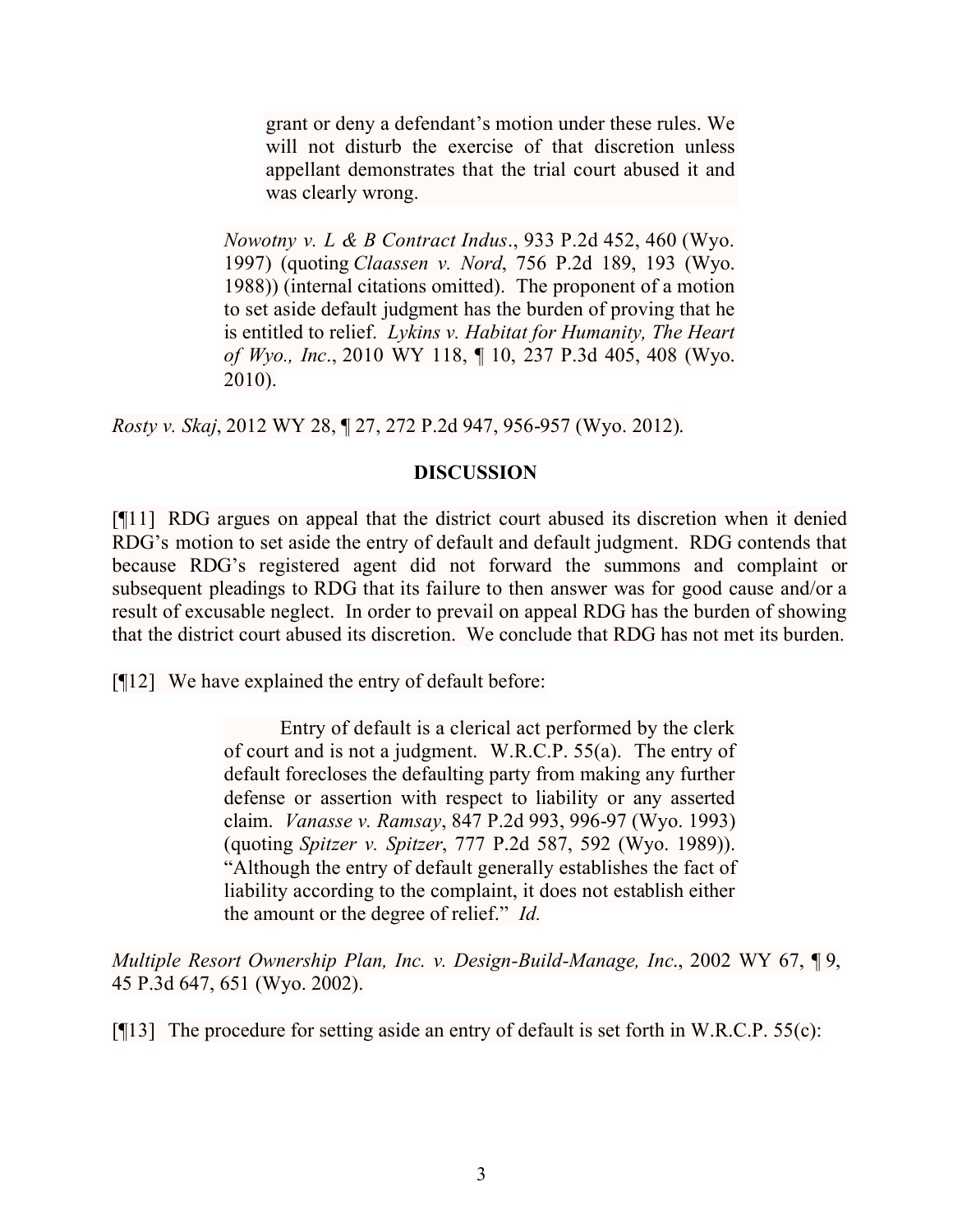For good cause shown the court may set aside an entry of default and, if a judgment by default has been entered, may likewise set it aside in accordance with Rule 60(b).

To determine whether a default judgment may be set aside for good cause Wyoming has established a three-factor test. The three factors that this Court has held are relevant to this determination are: (1) whether the plaintiff will be prejudiced; (2) whether the defendant has a meritorious defense; and (3) whether culpable conduct of the defendant led to the default. *M & A Const. Corp. v. Akzo Nobel Coatings, Inc.*, 936 P.2d 451, 454- 55 (Wyo. 1997).

[¶14] Likewise, W.R.C.P. 60(b) provides the procedure for setting aside a default judgment, in pertinent part:

> (b) *Other reasons. –* On motion, and upon such terms as are just, the court may relieve a party or a party's legal representative from a final judgment, order, or proceeding for the following reasons: (1) mistake, inadvertence surprise, or excusable neglect[.]

This Court has explained "excusable neglect" as it has appeared in our jurisprudence as follows. "Excusable neglect is measured on a strict standard to take care of genuine emergency conditions, such as death, sickness, undue delay in the mails, . . . and other situations where such behavior might be the act of a reasonably prudent person under the circumstances." *Crossan v. Irrigation Development Corp.*, 598 P.2d 812, 813 (Wyo. 1979) (*quoted in Chevron U.S.A., Inc., v. Department of Revenue*, 2007 WY 62, ¶ 9, 155 P.3d 1041, 1043 (Wyo. 2007)).

[¶15] Whether it be due to excusable neglect, good cause, or otherwise, this Court has consistently applied strict standards in both affirming and reversing the entry of default and default judgments. In *Vanasse v. Ramsay*, 847 P.2d 993, 997-98 (Wyo. 1993), this Court reversed a trial court decision setting aside entry of default where the defaulted party had relied upon its insurance company to answer the complaint after service and had not ensured that a response was timely filed. We stressed that a movant's lack of diligence can manifest itself in a number of ways:

> We find a number of reasons why the district court should not have set aside the default judgment in this case, the first being that the defendants did not bring themselves within Rule 60(b) as required by *U.S. Aviation*. The district court reiterated the reasons acceptable under 60(b)(1) and found there to be "no such showing in this case by the Defendants." Defendants argue primarily that the on-going settlement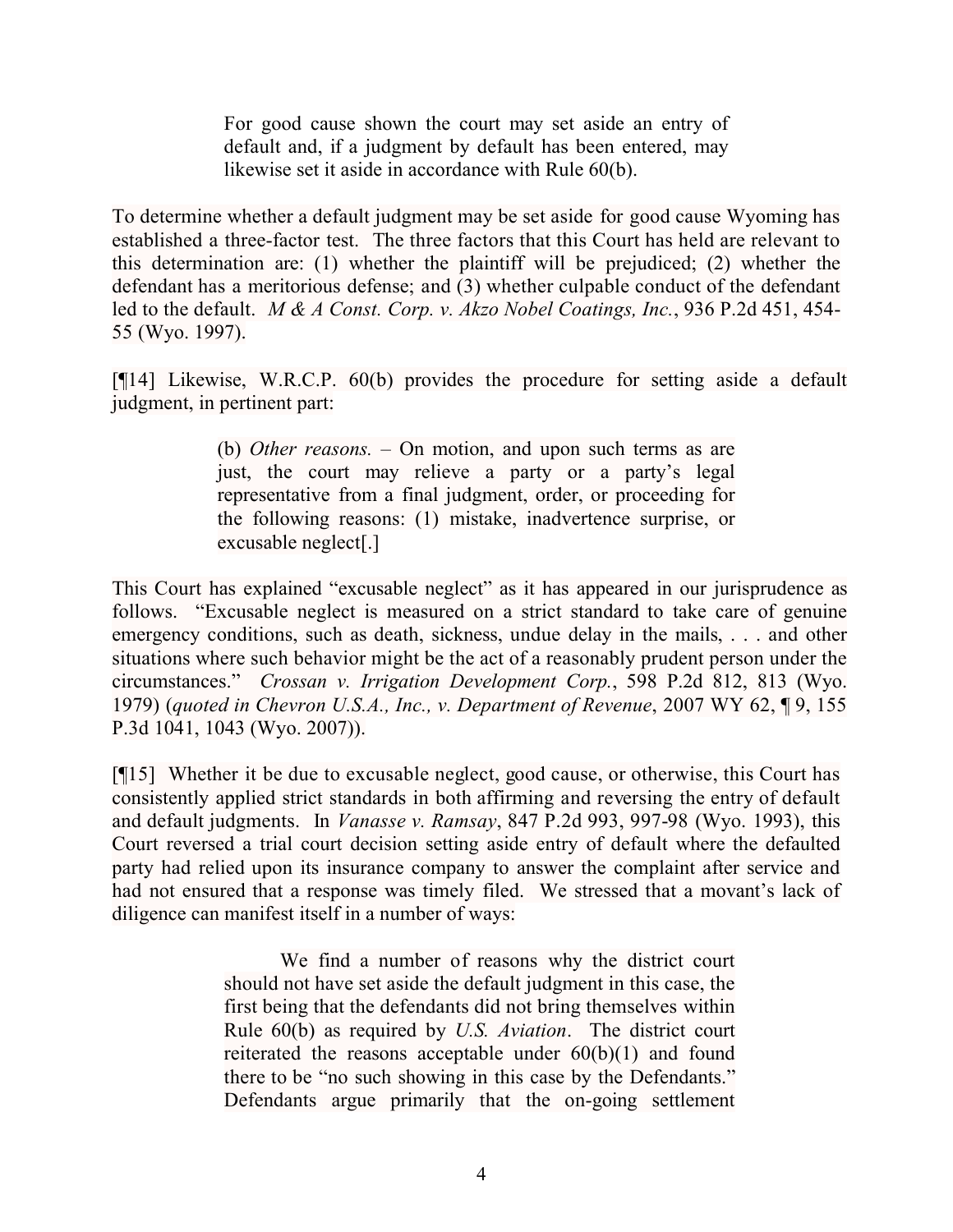negotiations excuse the failure to file an answer until fifty-nine days after petitioner's complaint was filed and constitute "excusable neglect" or "surprise" under Rule 60(b). We find, as did the district court, that defendants cannot support this claim. *See*, *Matter of Injury to Seevers*, 720 P.2d 899, 903 (Wyo. 1986) ("failure to consult an attorney for nearly two months is not such excusable neglect as would justify relief"); *Booth*, 548 P.2d at 1254 (failure to hire an attorney until 53 days following service of the complaint would not constitute excusable neglect); *Zuelzke Tool and Eng'g v. Anderson Die Castings*, 925 F.2d 226, 229 (7th Cir. 1991) ("where a party willfully, albeit through ignorance or carelessness, abdicates its responsibilities, relief from judgment under Rule 60(b) is not warranted"); *United States v. Topeka Livestock Auction, Inc.*, 392 F. Supp. 944, 950-51 (N.D. Ind. 1975) ("It has been said that ongoing settlement negotiations are not a sufficient reason for a failure to file an answer."); *Fed. Sav. and Loan Ins. Corp. v. Kroenke*, 858 F.2d 1067, 1071 (5th Cir. 1988) (claim of "surprise" or "excusable neglect" was meritless where party failed to file an answer in reliance upon settlement negotiations); *Atchison, Topeka and Santa Fe Ry. v. Matchmaker Inc.*, 107 F.R.D. 63, 65 (1985) ("It is well established that failure to seek advice of counsel does not constitute excusable neglect."); *Asso. Press v. J.B. Broadcasting*, 54 F.R.D. 563, 564 (1972) (no adequate excuse shown for failure to refer matter to counsel). We hold that "statutes should not be construed to be meaningless" and we would be "stretching reality to the breaking point to find mistake, inadvertence, surprise, or excusable neglect." *U.S. Aviation*, 664 P.2d at 126.

*Vannase*, 847 P.2d at 997-98.

[¶16] In *Multiple Resort Ownership Plan, Inc. v. Design-Build-Manage, Inc*., 2002 WY 67, ¶ 14, 45 P.3d 647, 652 (Wyo. 2002), we held that the defendant's belief that he had been granted an extension of time in which to file an answer did not constitute mistake, inadvertence, or excusable neglect entitling him to an order setting aside default judgment. We said it was not reasonable for the defendant to assume that he had an open extension of time in which to file an answer based solely upon a phone conversation with no verbal or written confirmation from the plaintiff and in the face of the explicit requirements of the Wyoming Rules of Civil Procedure. "The concept of time limitations for filing pleadings with the court is a fairly basic one of legal practice. [The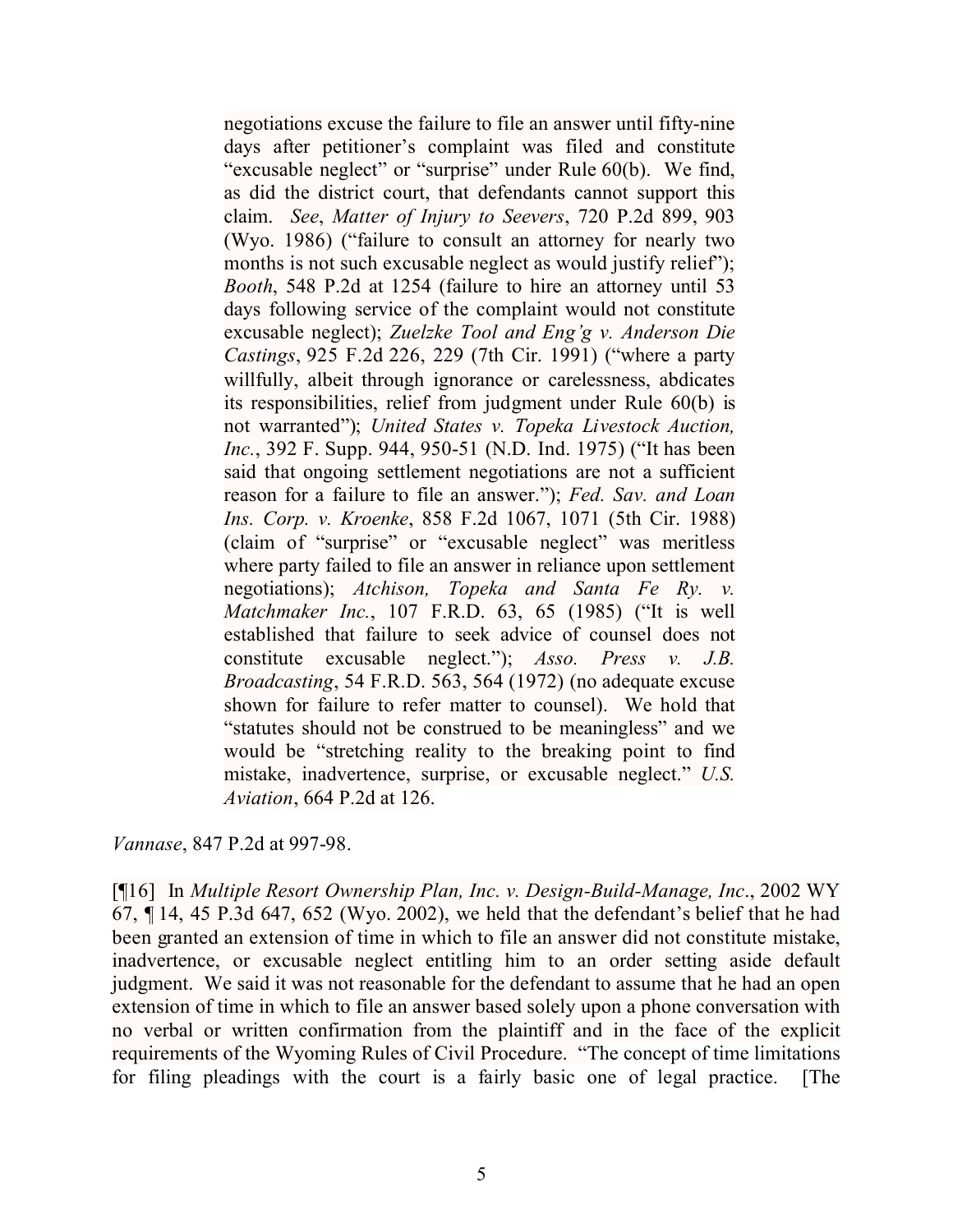defendant]'s reliance on his belief in an open-ended extension was simply not reasonable." *Id.*

[¶17] Similarly, this Court found "unreasonable MES' expectation and belief that Countrywide was representing its interest and filing an answer on its behalf" in *Countrywide Home Loans, Inc. v. First Nat. Bank of Steamboat Springs, N.A.*, 2006 WY 132, ¶ 27, 144 P.3d 1224, 1232 (Wyo. 2006). There, we affirmed the district court's denial of the appellant's request to set aside the default judgment due to appellant's simple failure to answer the complaint. Other cases are also illustrative: *Orosco v. Schabron*, 9 P.3d 264, 267 (Wyo. 2000) (an affidavit of an attorney alleging an undiagnosed disorder not sufficient to show incapacity for purposes of excusable neglect). *Fluor Daniel (NPOSR), Inc., v. Seward*, 956 P.2d 1131, 1134-35 (Wyo. 1998), *cert. denied*, 525 U.S. 983, 119 S.Ct. 507, 142 L.Ed. 2d 402 (1998) (an error by an attorney's staff member is not excusable neglect); *Chevron USA, Inc. v. Department of Revenue*, 2007 WY 62, ¶ 9, 155 P.3d 1041, 1043 (attorney's office mistake calendaring deadline not excusable neglect); *Platt v. Creighton*, 2007 WY 18, ¶ 8, 150 P.3d 1194, 1199 (Wyo. 2007) (default upheld where counsel failed to timely file a document where the court had not granted a formal extension, although both parties agreed to the extension).

[¶18] Also in the context of cases involving entry of default and default judgments, we have set out the analytical process to be applied by the district court in exercising its discretion whether to set aside an entry of default:

> The court first must consider whether the filed motion articulates a reason for relief under Wyo. R. Civ. P. 60, and that is a question of law to be reviewed for correctness. . . . When an appropriate reason is set forth, the exercise of discretion in granting or denying relief depends upon the facts of the case. In making that decision, the trial court is to consider whether the moving party established the articulated grounds for relief and demonstrated a meritorious defense. Even if these conclusions are in the affirmative, the trial court still must determine whether the plaintiff will be prejudiced and whether culpable conduct on the part of the defendant resulted in the default. Our review of this sequence of determinations by the trial court is limited to a determination of whether in resolving these questions the trial court abused its discretion. *Carlson v. Carlson*, 836 P.2d 297, 301 (Wyo. 1992); *followed in Whitney*, 892 P.2d at 794; *Vanasse*, 847 P.2d at 996.

*Fluor Daniel (NPOSR)*, 956 P.2d 1131 at 1134.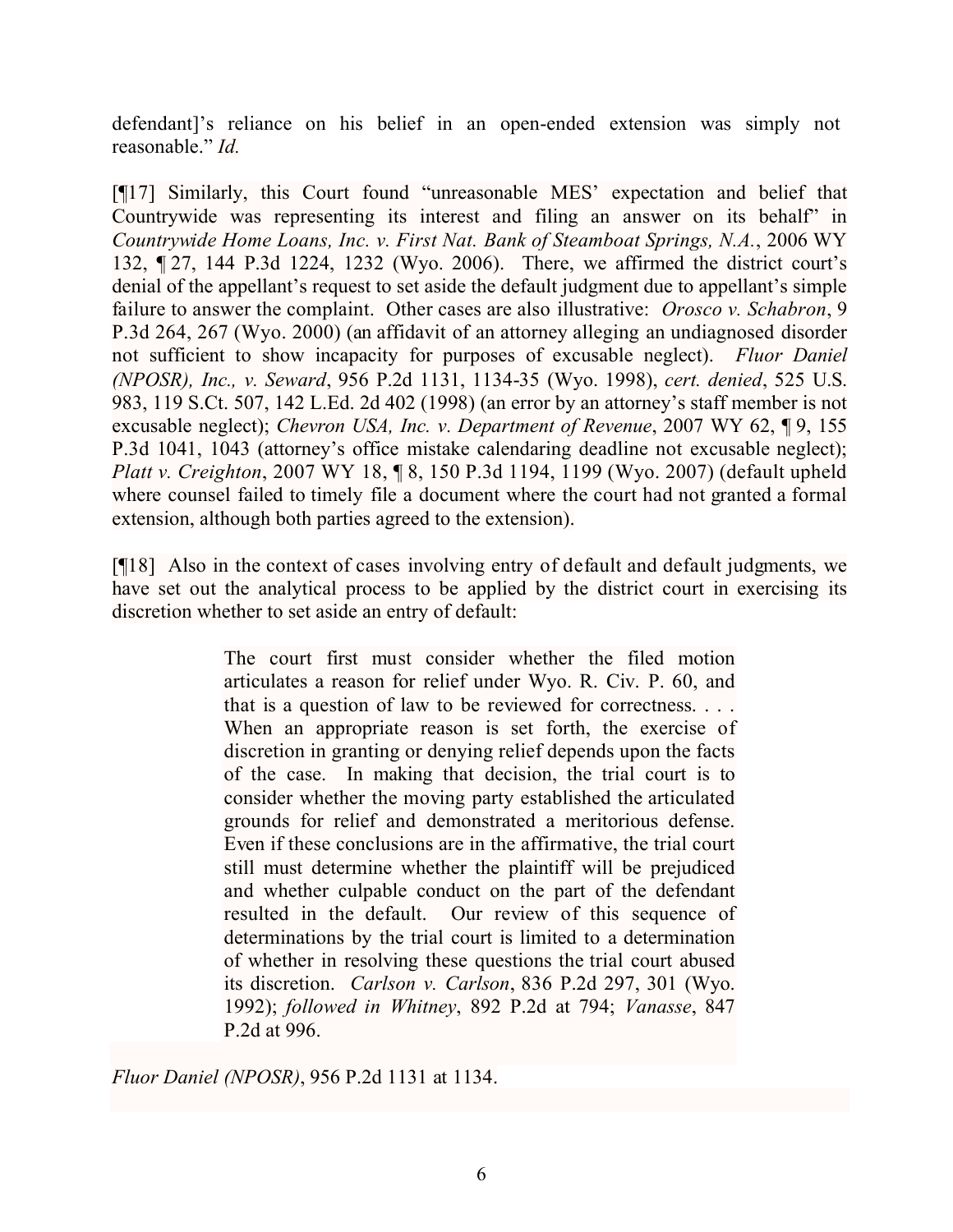[¶19] In this case the district court concluded that RDG was not diligent or prudent in relation to its registered agent and denied RDG's motion to set aside the entry of default and the default judgment. The district court explained in its findings:

> The Court finds that [RDG] has not met its burden [of] showing that their failure to respond to [the] complaint was due to "excusable neglect." The court notes that failing to pay for the service of a company's listed registered agent is not something which a "reasonably prudent person under the circumstances" would do. The Court finds that [RDG's] actions do not fall within the category of behaviors which may be termed "excusable neglect." Such action is pure neglect, not excusable.

[¶20] The court went on to say about the three-factor test that the

Plaintiff would be prejudiced if the default was set aside. Second, [RDG] is seeking to assert lack of notice as meritorious defense in this case. The Court finds that [RDG] has failed to meet the requisite burden for establishing the existence of a meritorious defense. Lastly, the Court finds no culpable conduct on behalf of [RDG], but since [RDG] has failed to establish the two preceding factors of the test, the burden of proof has not been met.

[¶21] Our review of the record shows that the complaint was served in person by a process server to Sarah Garcia of WyomingRegisteredAgent.com on November 6, 2012.<sup>1</sup> At the time of that service WyomingRegisteredAgent.com was the record agent for service of process for RDG in Wyoming, although RDG had actually been administratively dissolved as an authorized foreign limited liability company since March 14, 2009. Similarly, RDG had allowed its Nevada limited liability company registration to expire and administratively dissolved the company on July 31, 2011. RDG had admittedly negligently forfeited all of its rights and privileges to conduct any business in Wyoming effective March 14, 2009 under Wyo. Stat. Ann. § 17-29-705(a)-(d) (LexisNexis 2010 Supp.).

[ $[$ [22] Conveniently, under Wyo. Stat. Ann. § 17-29-705(c)(iii)(C) (LexisNexis 2013), as a now totally defunct Wyoming entity, RDG could not be served with the Trust's complaint and summons by mail to the Wyoming Secretary of State with the Secretary acting as the agent for process. In fact, the only record address for RDG in the fall of

 $1$  Originally, Garcia testified in an affidavit that she had no record of the complaint or summons being served on RDG.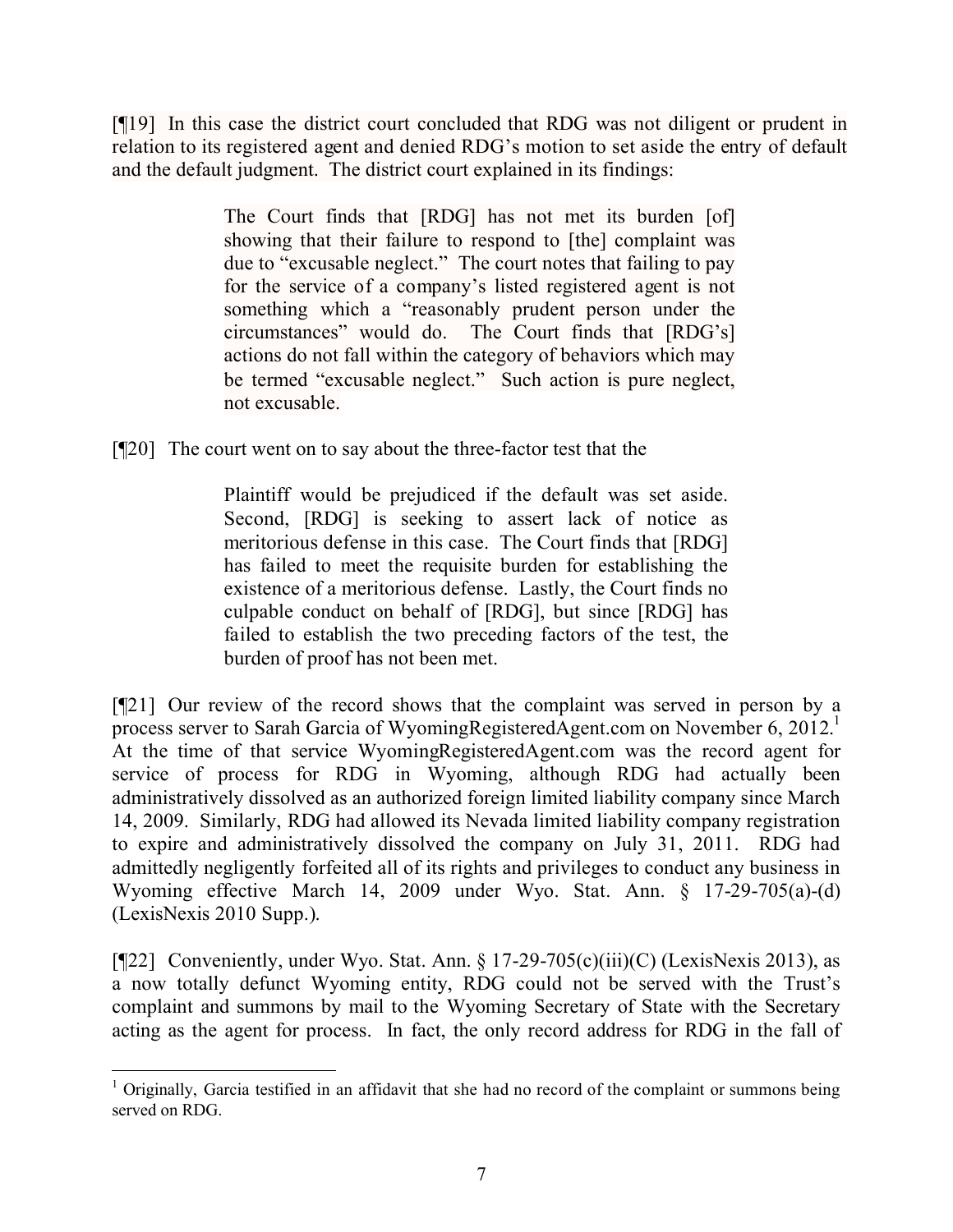2012 was the address for RDG's last record agent for service of process shown in the Wyoming Secretary of State's records. *See* Wyo. Stat. Ann. § 17-16-1531(e) (LexisNexis 2013) – "[r]evocation of a foreign corporation's certificate of authority does not terminate the authority of the registered agent of the corporation." RDG's last recorded designated commercial registered agent name and address was WyomingRegisteredAgent.com located at 1621 Central Ave., Cheyenne, WY 82001.

[¶23] Further complicating things for RDG is evidence in the record that shows that at the time of service RDG's status as a current and paying client of WyomingRegisteredAgent.com had been suspended because RDG had not paid WyomingRegisteredAgent.com for any of its registered agent service since 2011. Sarah Garcia of WyomingRegisteredAgent.com testified under oath that RDG's account was in default and that RDG mail was being returned to sender. She also testified that she gave the documents served to her by the process server to Neil Thatcher, the mail clerk. It is unclear what happened to the documents from that point. What is clear from the record is that RDG's account with WyomingRegisteredAgent.com was not current.

[¶24] As previously noted, in order to prevail on appeal, RDG must show "good cause" to set aside the default judgment under Rule 60(b). Referring back to the three factors we listed above, the district court's conclusion supports its exercise of discretion in denying RDG's motion to set aside the judgment. First, as to prejudice to the plaintiff, we conclude that the Trust would be prejudiced if the default was set aside. RDG filed its motion to set aside the entry of default a full six months after its entry, and the Trust relied upon the entry of default to its detriment. Furthermore, RDG does not meet its burden of showing it has a meritorious defense in this instance. The record clearly indicates that RDG lost all of the relevant federal oil and gas leases needed by the parties to have any developable minerals. Also, RDG readily admits that beginning in mid-March of 2009 RDG did not maintain the legal right under Wyoming law to conduct any oil and gas business in Wyoming. Thus, RDG was unable as a matter of law to legally carry out its obligations to the Trust under either of the two oil and gas development agreements after March 14, 2009. Another default judgment against RDG was also prohibitive to its further developing the two agreements in this case. To that end and, finally, we conclude that RDG's conduct was to blame leading up to the default. The record indicates repeatedly that RDG mishandled its business from March 2009 through 2013 such that it failed to pay for its registered agent's services or even communicate with its registered agent during that time.

[¶25] We also conclude, as did the district court, that this is not an instance of excusable neglect. Rather, this is just simply neglect. The failure to answer the complaint seems due more to carelessness or a result of not attending to business. RDG failed to pay for the services of its registered agent or appoint a new agent. Additionally, that RDG allowed its LLC registration to expire ostensibly so it could not be served by having the Wyoming Secretary of State serve as its agent for service of process seems intentional.